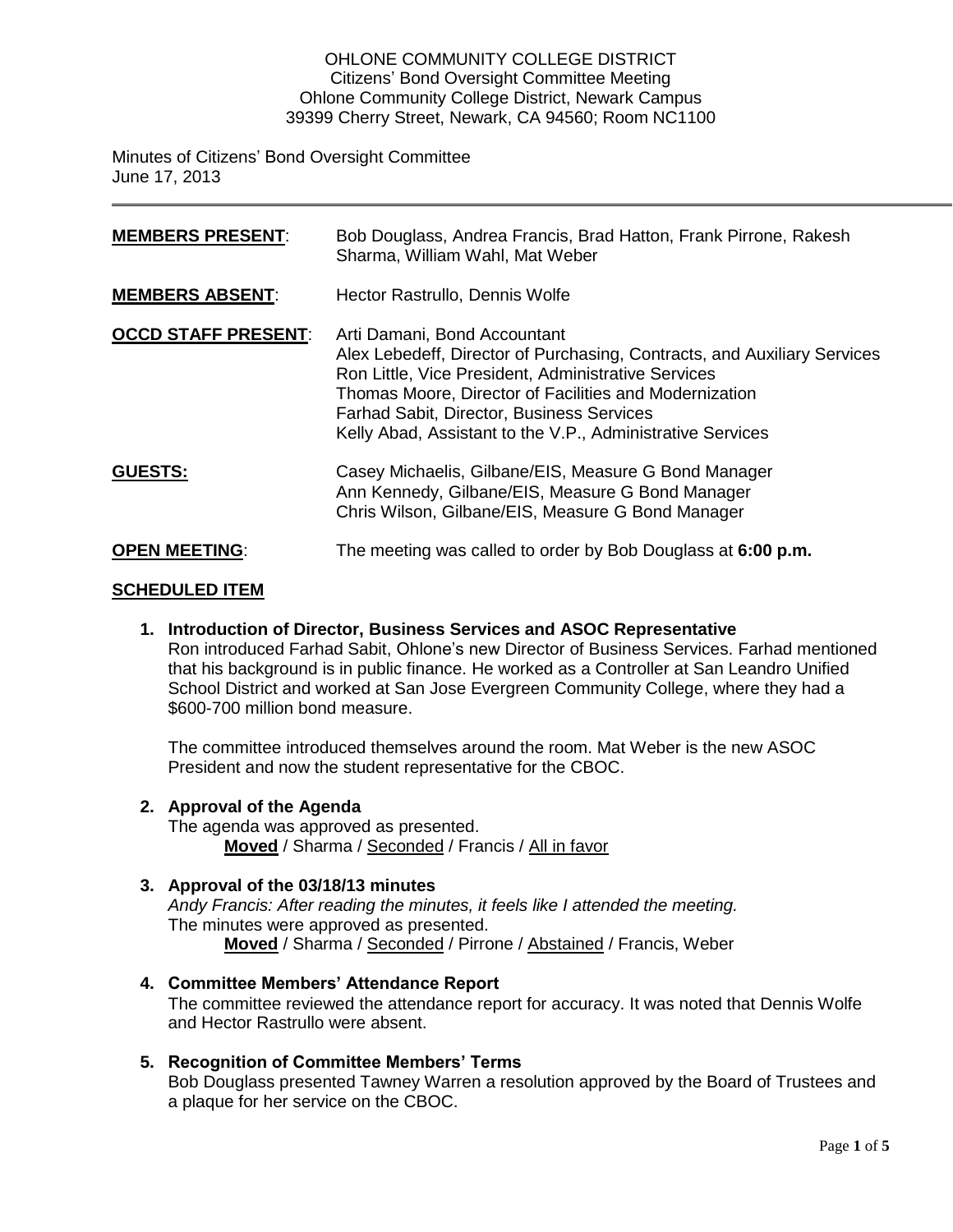*Tawney Warren: I would like to thank you all. This is very kind of you. It has been a pleasure to be a part of this committee for the past year. Starting in August, I will be attending U.C. Berkeley's Haas School of Business. Over the next year or two, I will be looking to participate in the U.C. Regent System.* 

*Bob Douglass: The bar has been set very high by you.* 

Bob also gave Rakesh Sharma the resolution that was passed by the Board of Trustees for his service as well.

#### **6. Committee Members' Terms**

There are three members whose terms are up in September 2013: Bob Douglass, William Wahl and Hector Rastrullo.

*Bill Wahl: I would like to withdraw from serving another term.* 

#### **7. Break for Committee Photo Opportunity**

This item was tabled until later in the agenda. The Chair was hoping for Dennis Wolfe and Hector Rastrullo to show.

#### **8. Communications from Committee Members**

No communications from committee members.

#### **9. Communications from Staff**

Ron Little talked about his meeting regarding cash flow. There is a bill in the legislature has not yet been approved by the Senate. This bill would restrict the term of the bonds that school districts could issue for Prop 39 purposes. Currently, districts have a 25-year max and the government code has a 40-year max. Dan McAlister's school bond reform legislative proposal (AB 182) calls for a ratio of 4-1 total debt service to principal for each bond series. It also restricts schools from issuing bonds beyond 25 years under the government code.

There is a lot of debate within Sacramento. This approach would be a little limiting for the current construction bonds. We are looking for a 10-15 year bond program. We have been very good about not issuing deferred interest bonds, called CABs. We will bring this back by January of next year.

*Bill Wahl: What I heard was Sacramento will pass a law that changes the terms of bonds. If voters voted for that, I don't think Sacramento could change it.* 

#### **10. Communications from the Public**

No comments from the Public.

#### **11. Measure A Financial Update**

Ron Little gave an updated of the Measure A Financials. We have received \$200K in settlements. 2 out of the 7 claims have settled. They have until next Monday to come to a decision. There is another claim that we are hoping to close out this month. The legal costs would then be taken from Fund 41.

*Rakesh Sharma: Are you sure that you won't need more money for legal costs?*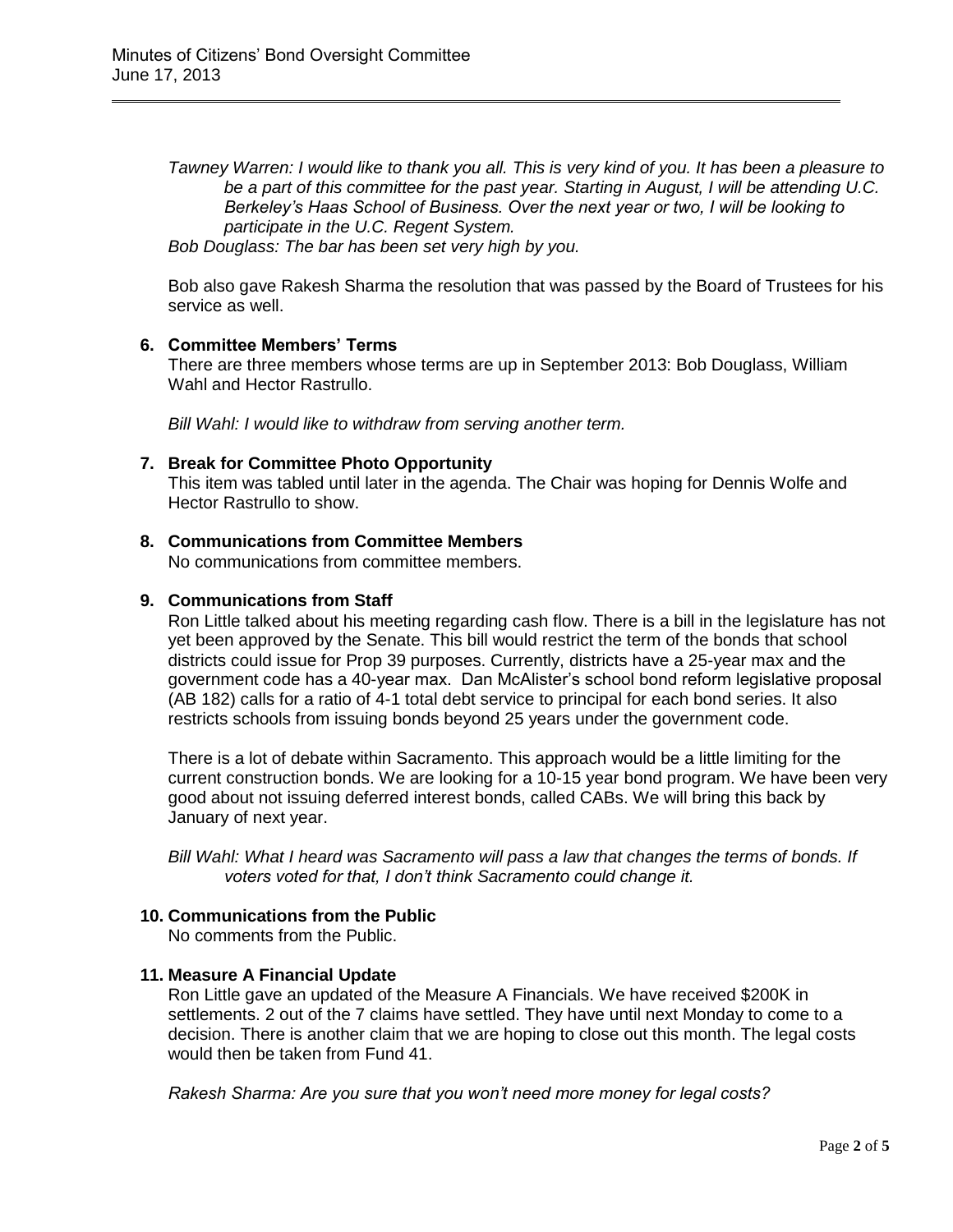*Ron Little: We are hopeful that it will work out for us. They have had some time, so we are just waiting for a decision.* 

### **12. Measure A Bond Projects Update**

Thomas Moore gave a bond project update to the committee. The only current project is the Building 7 HVAC modifications. Pleased to report that the physical work has been done and is complete. Currently, programming and testing of the system and some balancing needs to be done. The costs have been in line with what we have anticipated.

#### *Rakesh Sharma: What did you do?*

*Thomas Moore: We added duct work to the areas that needed more cooling and we completed quite a few repairs. As we were in the process, the contractors pointed out deficiencies. Some were repaired under warranty and some with our own staff. It allowed us to make the improvements and make the repairs so that we felt comfortable with the final product. We should be closing this project out this month with a notice of completion.* 

*Bob Douglass: Did we back charge the contractors for our staff time? Thomas: The staff time has become part of the claim.* 

- *Rakesh: The only way you figured it out was because you were doing something with the system?*
- *Thomas: We have learned lessons from the past, especially in the mechanical areas. We will now do enhanced commissioning, third party quality assurance and quality control. We will test it thoroughly.*

*Ron Little: We will also do some peer review of the designs to make sure they work.* 

*Thomas: Commissioning agents will write those into the bid documents. We have spent a lot of time putting together guidelines and standards for all contractors and engineers to use. They will have a document to start from so there is no starting from scratch. This document will be continually edited after each project. We are hoping to move through all projects this way.* 

*Tawney Warren: Are the contractors paid on an annual basis or are they paid per project? Thomas: They are paid per project and the cost is absorbed into the cost per project.* 

# **13. Measure G Financial Update**

Ann Kennedy went through the Measure G Financials for the period ending March 31<sup>st</sup>. There was some spending in programming, construction, and design. Infrastructure and technology had quite a bit of spending. Looking over the Measure G Program Report, our quarter 2 earnings were posted. There is a quarter lag for posting interest earned.

Since this report was published, there was a bond list revision that was taken to the Board of Trustees. Next quarter's report will show the budget adjustments from the bond list revision. Bond List Revision #3 results in a major realignment and includes: revised project budgets, a consolidation of projects, adjustment of scope, and transfer of scope and budget between projects.

We find at the start of the program there are a lot of ideas about need. Then there are assessments and planning from those ideas. Many times it makes sense to make larger projects from the smaller projects. This bond team went through all of the projects and refined them.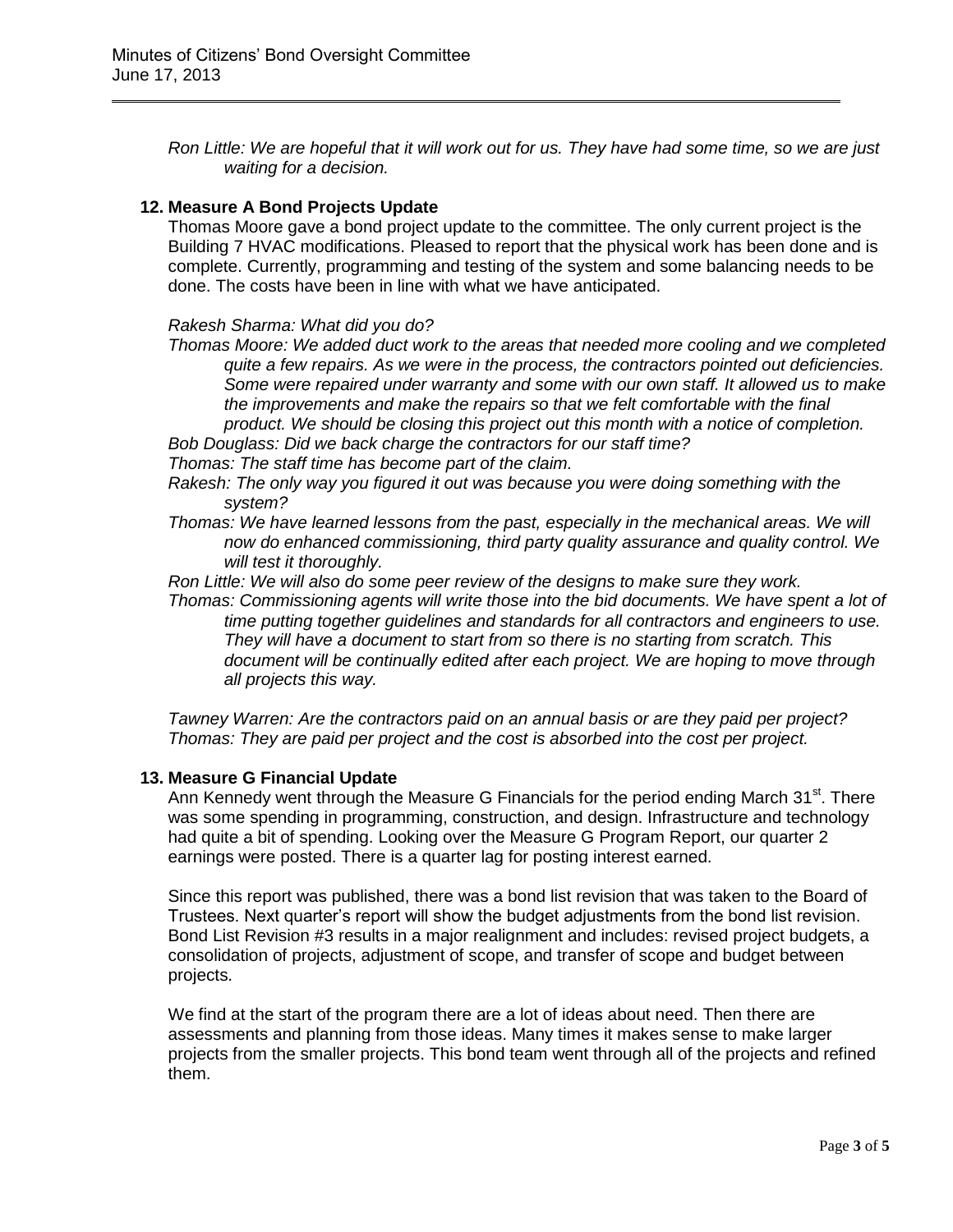*Rakesh Sharma: The line item and their dollar amounts have stayed in the budget. You've picked those smaller projects up and moved them into whatever you have called it. The projects and scopes were moved about.* 

*Ann Kennedy: Yes.* 

*Thomas Moore: There was some adjusting in the budget. As you get closer to the project, you can refine the budget for each project.*

*Rakesh: But we do not approve the budget amounts, correct?* 

*Thomas: No, the Board of Trustees approves budget amounts.* 

*Bob Douglass: That was a good exchange between the committee and staff.* 

- *Ann Kennedy: Bond list revisions are our way of record keeping when changing a project name, scope or budget. If we change any of those three things, we go back to the Board of Trustees and have that change blessed. This program has settled down nicely with Bond List Revision #3.*
- *Ron Little: From a transparency perspective, you have all of the bond list revisions on your website.*

### **14. Measure G Bond Projects Update**

Chris Wilson went over the Measure G Bond projects update.

- Photovoltaic Energy System: This project has a completion date of September 2013. We were struggling with the contractor but we are making good headway. All of the materials are onsite or in a close warehouse.
- Civil/Infrastructure Project: Some of the project may commence earlier with the coordination needs of athletic fields and swing space.

#### *Andy Francis: Those are such large pipes. They don't seem very far down in the ground. Chris Wilson: This picture is not of our project.*

*Andy: You mentioned the steel was taken down. Did we not like the quality of the steel? Chris: The quality of the installation and the fabrication was the problem. We have since replaced the contractor.* 

- Academic Core Project: The campus programming and design standards are complete. Schematic design is underway.
- South Parking Structure Project: After the Board of Trustees makes an approval, we will have pictures up on the webpage. We are pleased with the selected firm. We had four good firms to choose from.
- Athletic Fields Project: This is an early rendition of where the fields will go and may change. The soccer field may have to relocate. Verde Design has a long history of designing fields.

*Andy Francis: Can you tell us what fields are pictured? Chris Wilson: Baseball, softball and soccer.* 

Upcoming Procurement:

o Architect Selection: Master Landscape Architect

- Professional Services:
	- o Commissioning Agent(s)
	- o Roofing Consultant